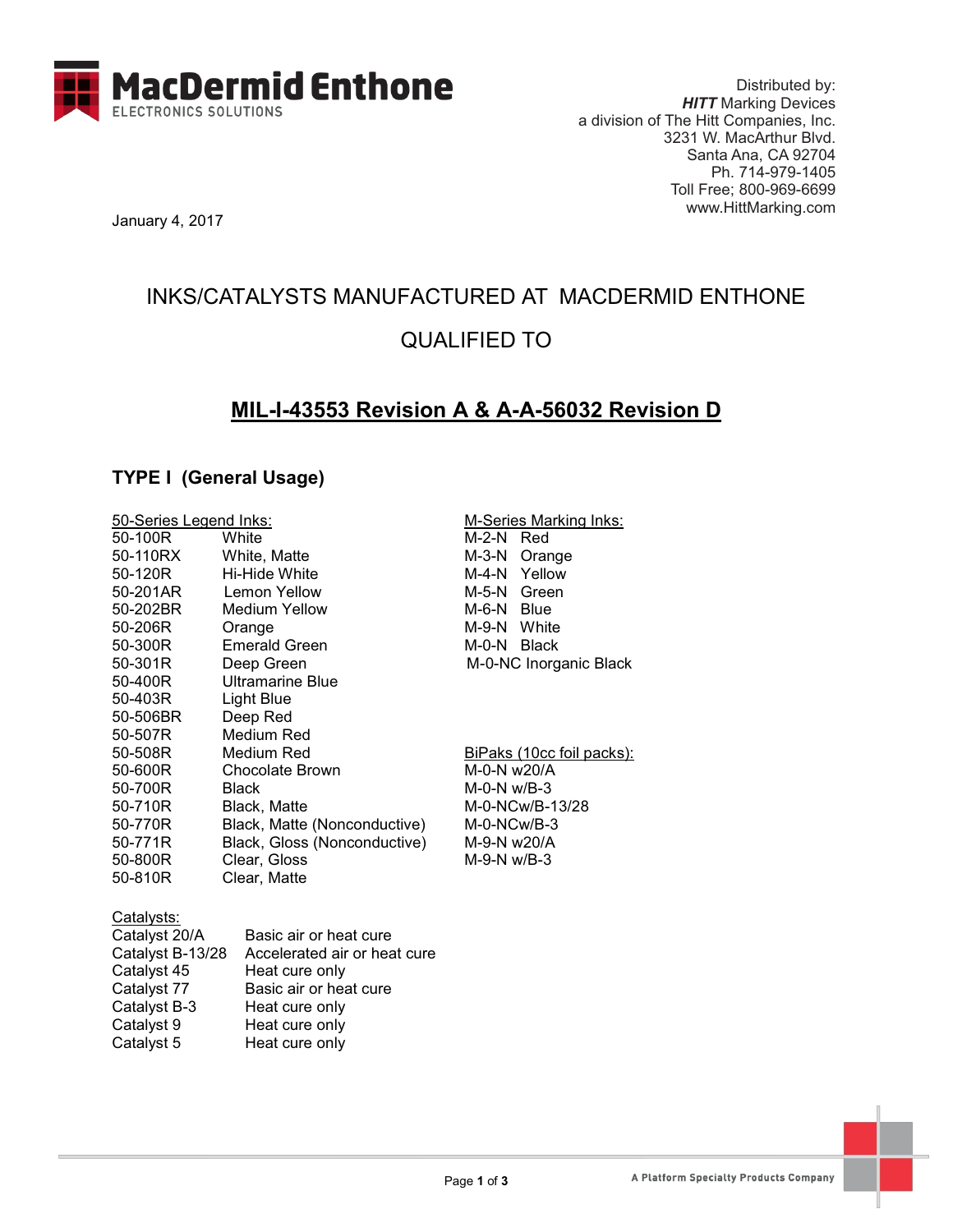

Distributed by: **HITT** Marking Devices a division of The Hitt Companies, Inc. 3231 W. MacArthur Blvd. Santa Ana, CA 92704 Ph. 714-979-1405 Toll Free; 800-969-6699 www.HittMarking.com

January 4, 2017

## INKS/CATALYSTS MANUFACTURED AT MACDERMID ENTHONE

### QUALIFIED TO

### **MIL-I-43553 Revision A & A-A-56032 Revision D**

#### **TYPE II (Nonconductive Inks)**

| 50-Series Legend Inks: (NOT 50-700R or 50-710R) |                              | M-Series Marking Inks: (NOT M-0-N) |
|-------------------------------------------------|------------------------------|------------------------------------|
| 50-100R                                         | White                        | Red<br>M-2-N                       |
| 50-110RX                                        | White, Matte                 | M-3-N<br>Orange                    |
| 50-120R                                         | Hi-Hide White                | M-4-N Yellow                       |
| 50-201AR                                        | Lemon Yellow                 | M-5-N Green                        |
| 50-202BR                                        | Medium Yellow                | M-6-N<br>Blue                      |
| 50-206R                                         | Orange                       | M-9-N White                        |
| 50-300R                                         | <b>Emerald Green</b>         | M-0-NC Inorganic Black             |
| 50-301R                                         | Deep Green                   |                                    |
| 50-400R                                         | Ultramarine Blue             |                                    |
| 50-403R                                         | Light Blue                   |                                    |
| 50-506BR                                        | Deep Red                     |                                    |
| 50-507R                                         | Medium Red                   |                                    |
| 50-508R                                         | Medium Red                   | BiPaks (10cc foil packs):          |
| 50-600R                                         | Chocolate Brown              | M-0-NC w/B-13/28                   |
| 50-770R                                         | Black, Matte (Nonconductive) | $M-O-NC$ w/B-3                     |
| 50-771R                                         | Black, Gloss (Nonconductive) | M-9-N w/20/A Heat Cure ONLY        |
| 50-800R                                         | Clear, Gloss                 | $M-9-N$ w/B-3                      |
| 50-810R                                         | Clear, Matte                 |                                    |
|                                                 |                              |                                    |

| Catalysts:       |                                   |
|------------------|-----------------------------------|
| Catalyst 20/A    | <b>Heat Cure ONLY</b>             |
| Catalyst B-13/28 | Accelerated air cure or heat cure |
| Catalyst 45      | Heat cure only                    |
| Catalyst 77      | Basic air or heat cure            |
| Catalyst B-3     | Heat cure only                    |
| Catalyst 9       | Heat cure only                    |
| Catalyst 5       | Heat cure only                    |